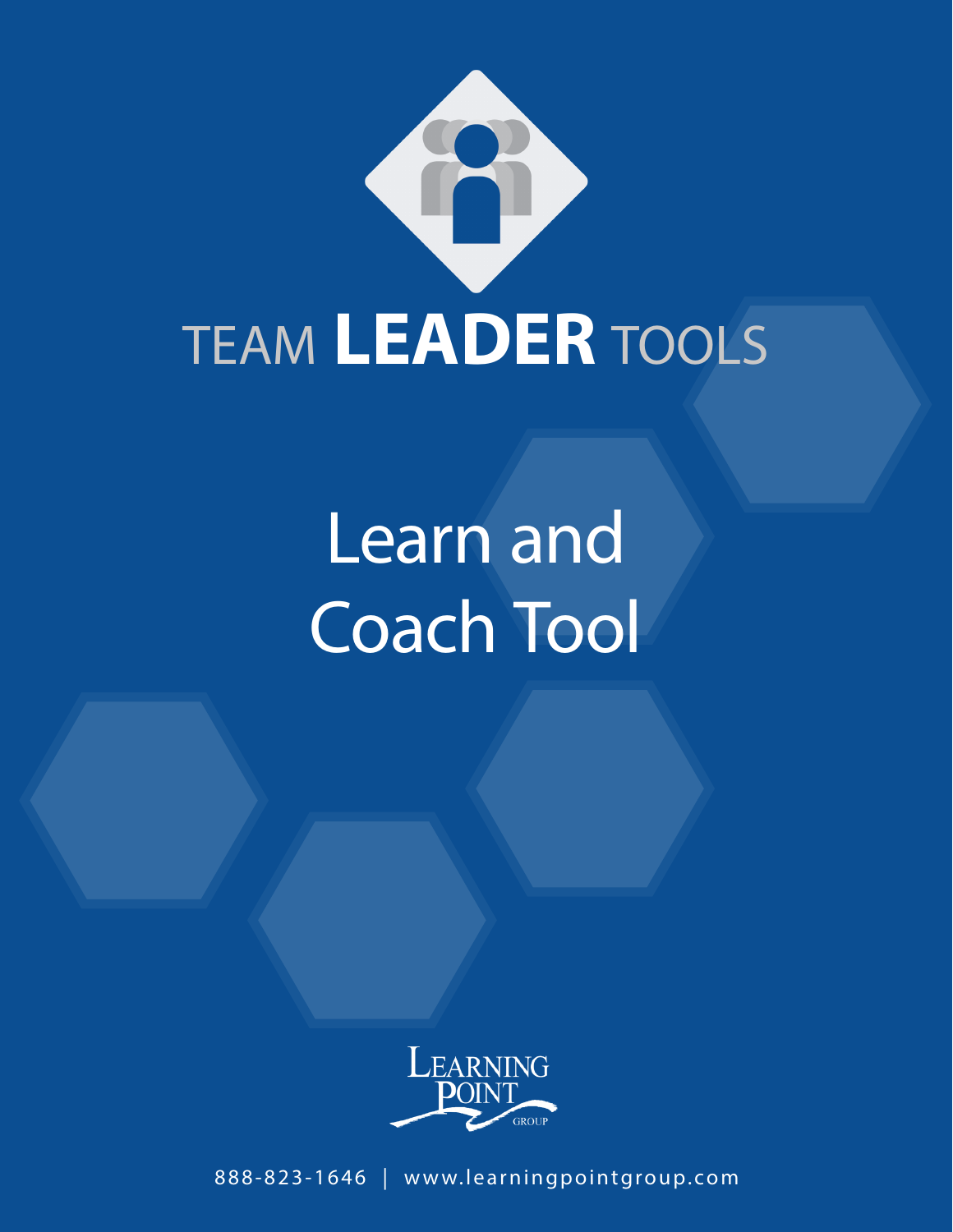### **Learn and Coach Tool Overview**

#### **What and Why**

Coaching is essential to team success in today's work environment. Team members are in the ideal position to coach each other - to build both motivation and ability in each other. The coach need not be the expert. The coach helps the other person see themselves more clearly and productively. The goal of a good team member coach is to help the other person succeed at their agreed upon role and expectations.

Learning and coaching go hand in hand.

#### **How**

The following key actions can help your team develop good learning and coaching practices.

- 1. Use the Coaching Template, Coaching Roadmap, and Coaching Worksheet to help your team learn and establish a pattern for coaching within the team.
- 2. Help team members use the Coaching Template to hold focused coaching discussions with each other.
- 3. Help team members use the Coaching Roadmap to diagnose specific coaching situations and assess how well expectations are being met and why.
- 4. Help team members use the Coaching Worksheet to plan for specific coaching conversations with another team member.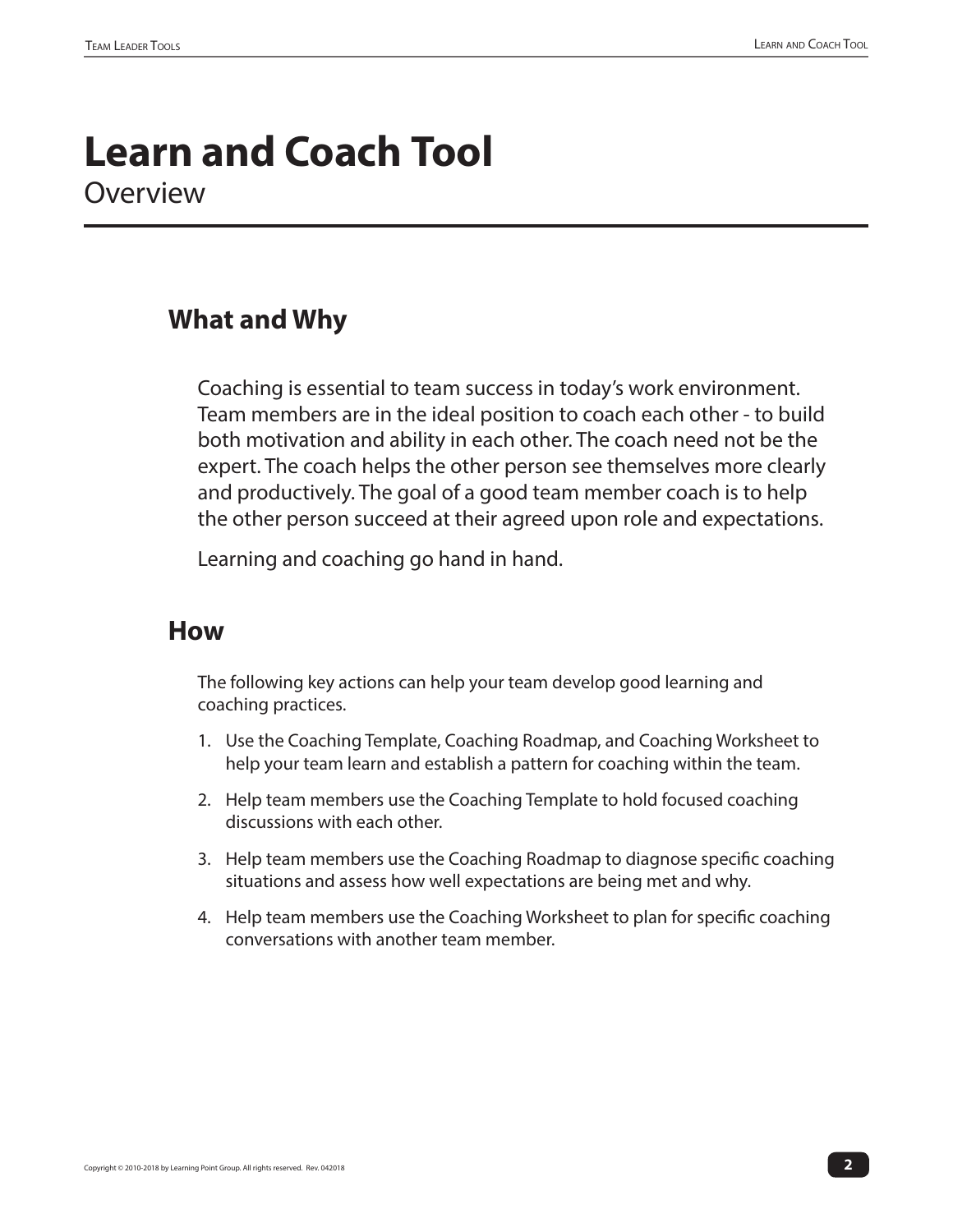

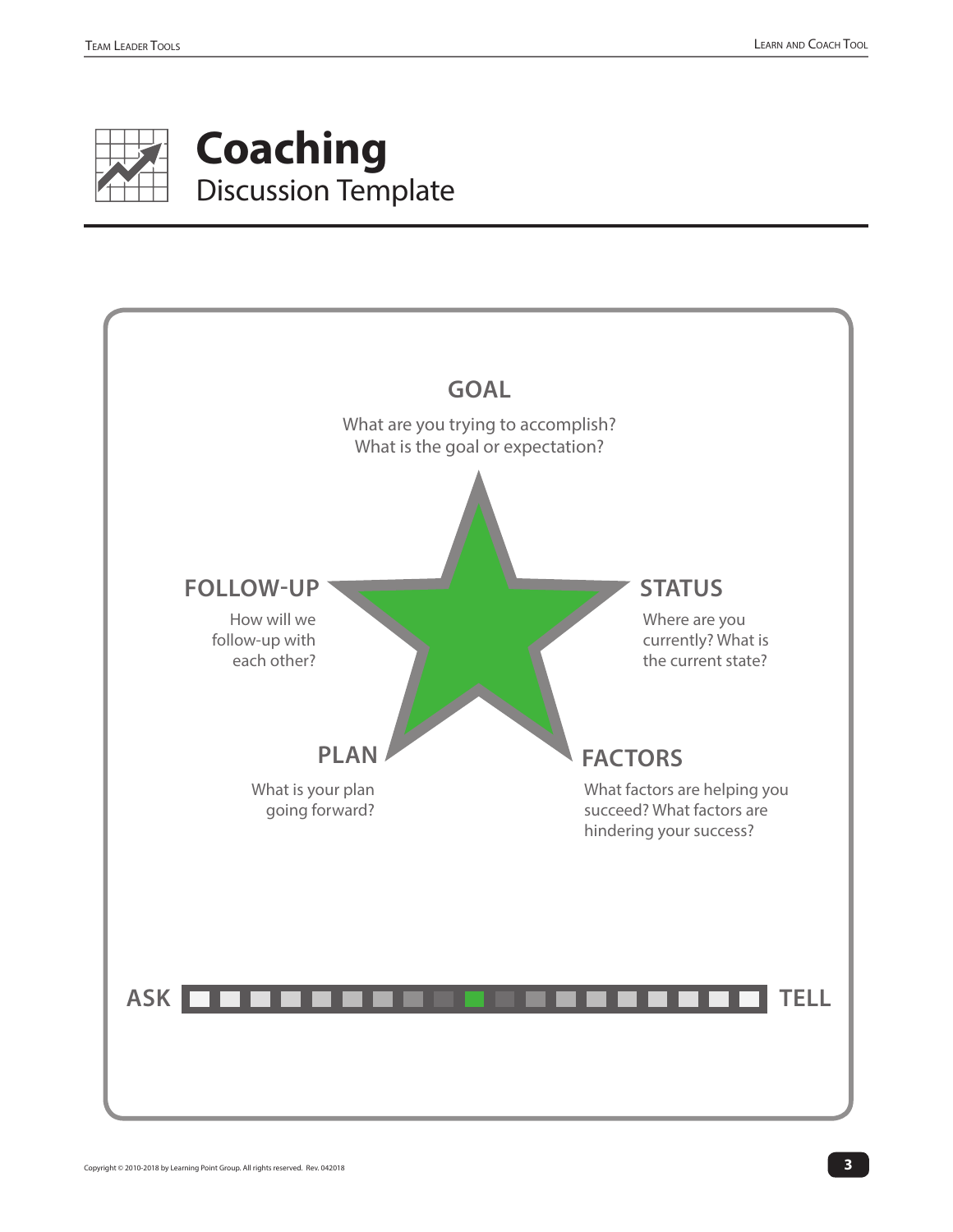

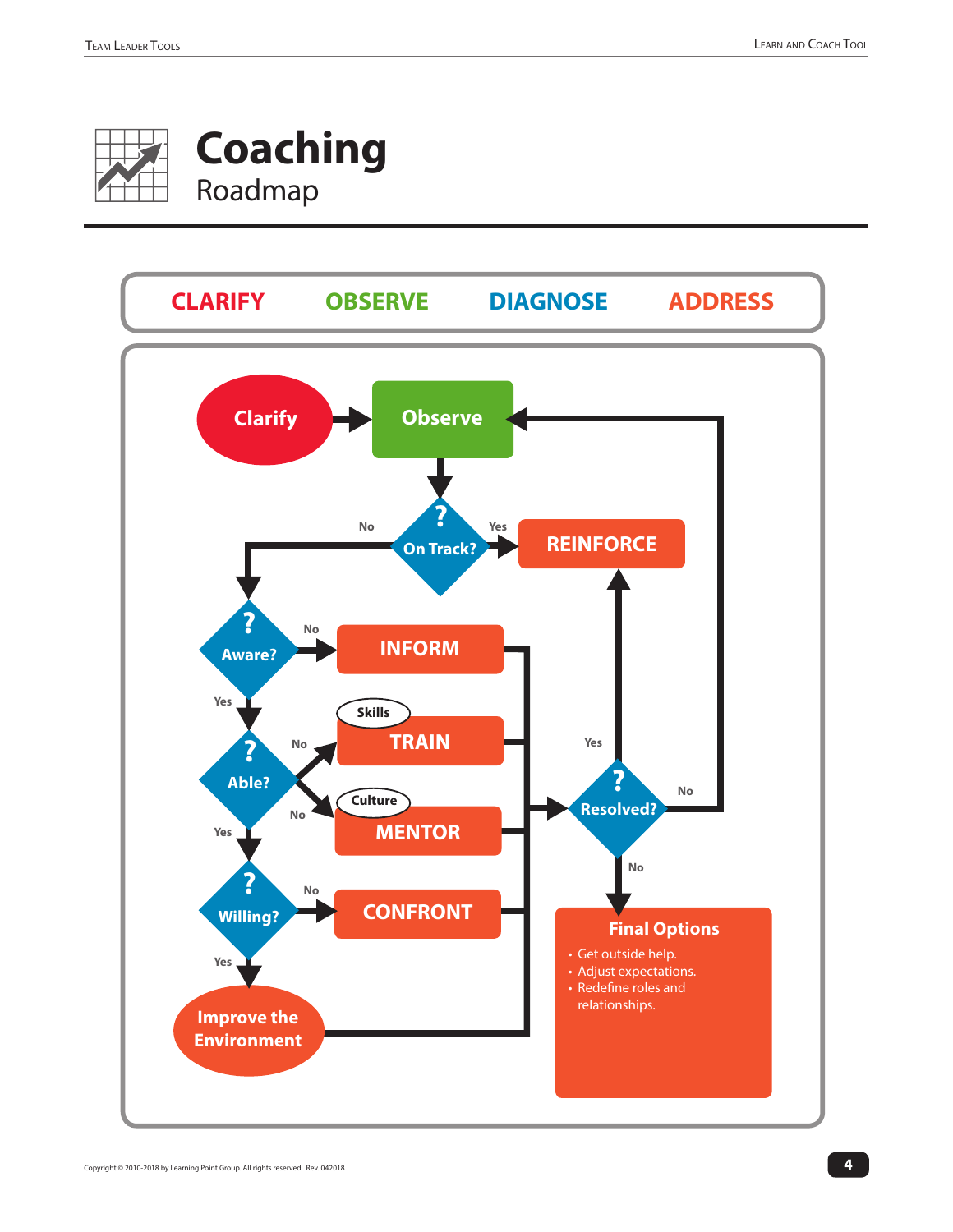

## **Coaching** Five Approaches



| <b>Reinforce</b> | To acknowledge progress toward<br>expectations, recognize desired<br>behaviors, and encourage the team<br>member to continue the desired<br>performance.                                 | Expectations are met<br>New opportunities identified<br>Increased sense of appreciation<br>and contribution<br>Commitment to continuous<br>improvement                                                       |
|------------------|------------------------------------------------------------------------------------------------------------------------------------------------------------------------------------------|--------------------------------------------------------------------------------------------------------------------------------------------------------------------------------------------------------------|
| <b>Inform</b>    | To make your team member aware<br>of a gap between expectations and<br>actual performance.                                                                                               | <b>Expectations are clarified</b><br>$\bullet$<br>Open discussion of issue<br>and causes<br>• Personal insight into own feelings<br>and behavior<br>• Increased self-sufficiency and<br>self-esteem          |
| <b>Train</b>     | To build the skill and/or knowledge<br>of your team member so that they<br>meet or exceed the expected level of<br>performance.                                                          | Increased ability to meet expectations<br>Motivation for continuous learning<br>$\bullet$<br>Increased technical competence<br>$\bullet$<br>Development of expert status<br>Positive attitude about learning |
| <b>Mentor</b>    | To provide personalized, trusted<br>direction to the team member about<br>team, organizational, cultural, and<br>political issues that could impact the<br>team member's job and career. | Increased team spirit<br>Political savvy developed<br>Self-management skills developed<br>Increased sensitivity to culture<br>$\bullet$<br>Increased commitment to<br>$\bullet$<br>team goals and values     |
| <b>Confront</b>  | To firmly address issues with your<br>team member when the primary<br>cause of the problem appears to<br>be a lack of willingness to meet<br>expectations.                               | <b>Expectations clarified</b><br>Deficiencies identified and owned<br>Consequences clarified<br>Strategies established to improve<br>Commitment confirmed                                                    |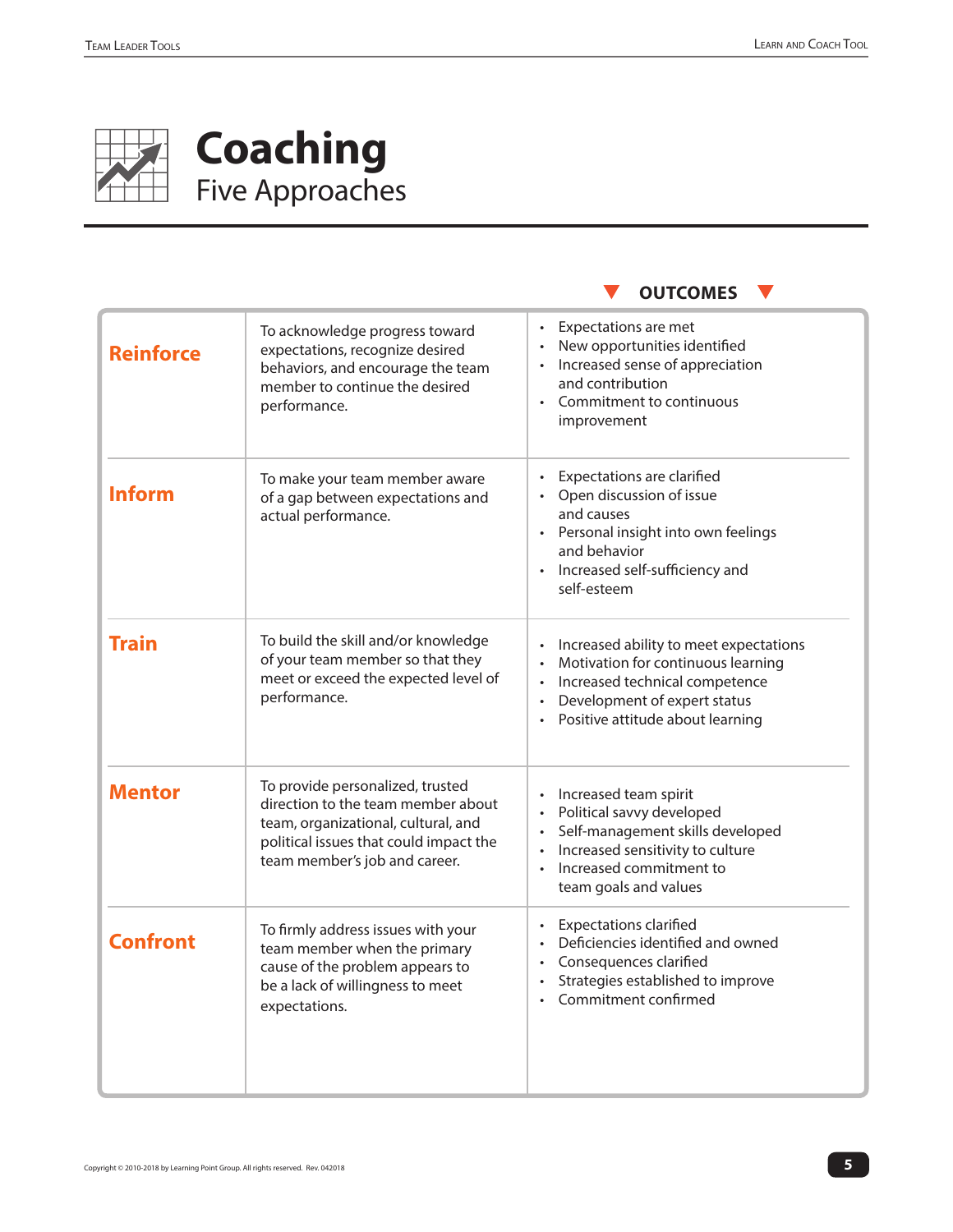

## **Coaching** Worksheet

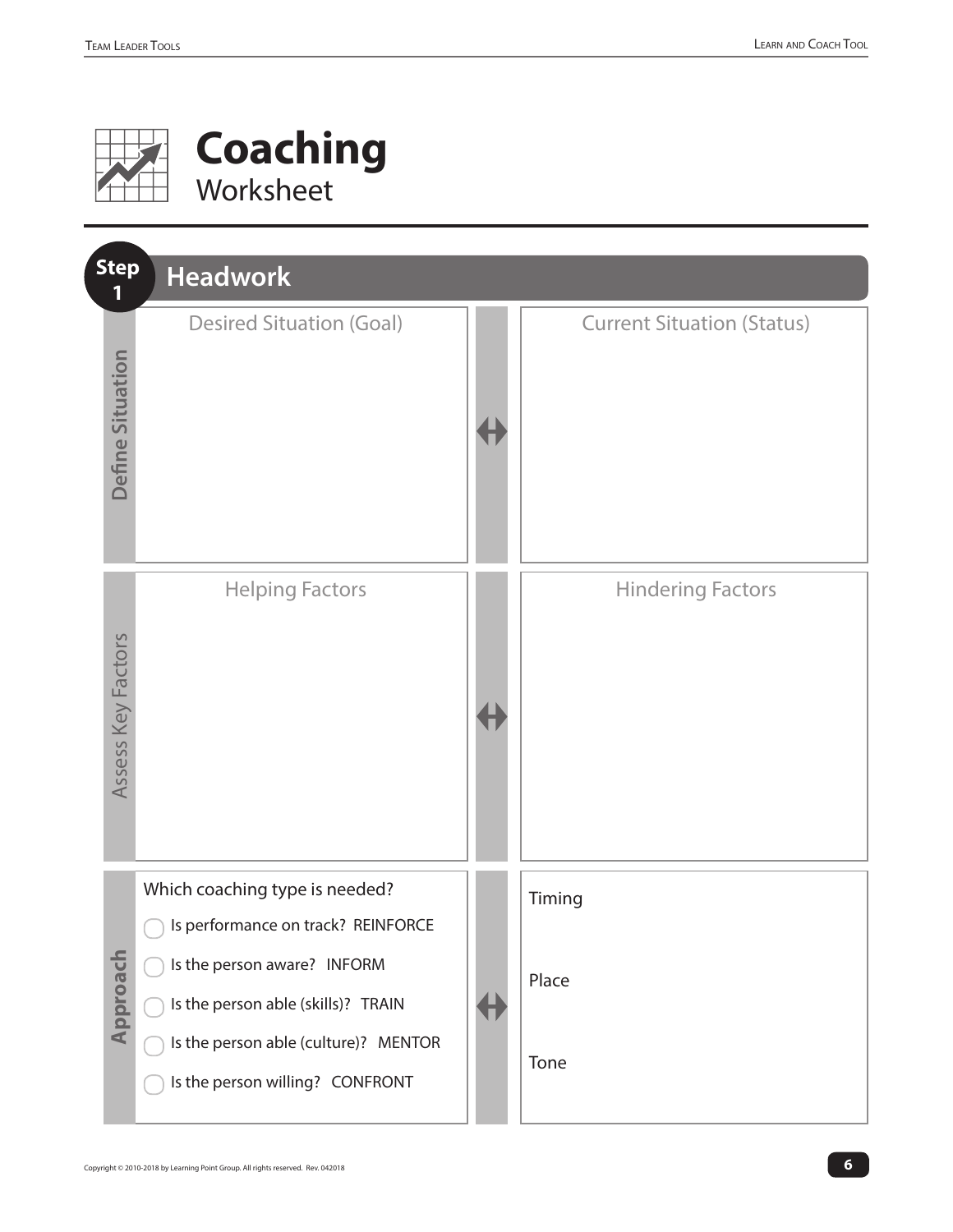